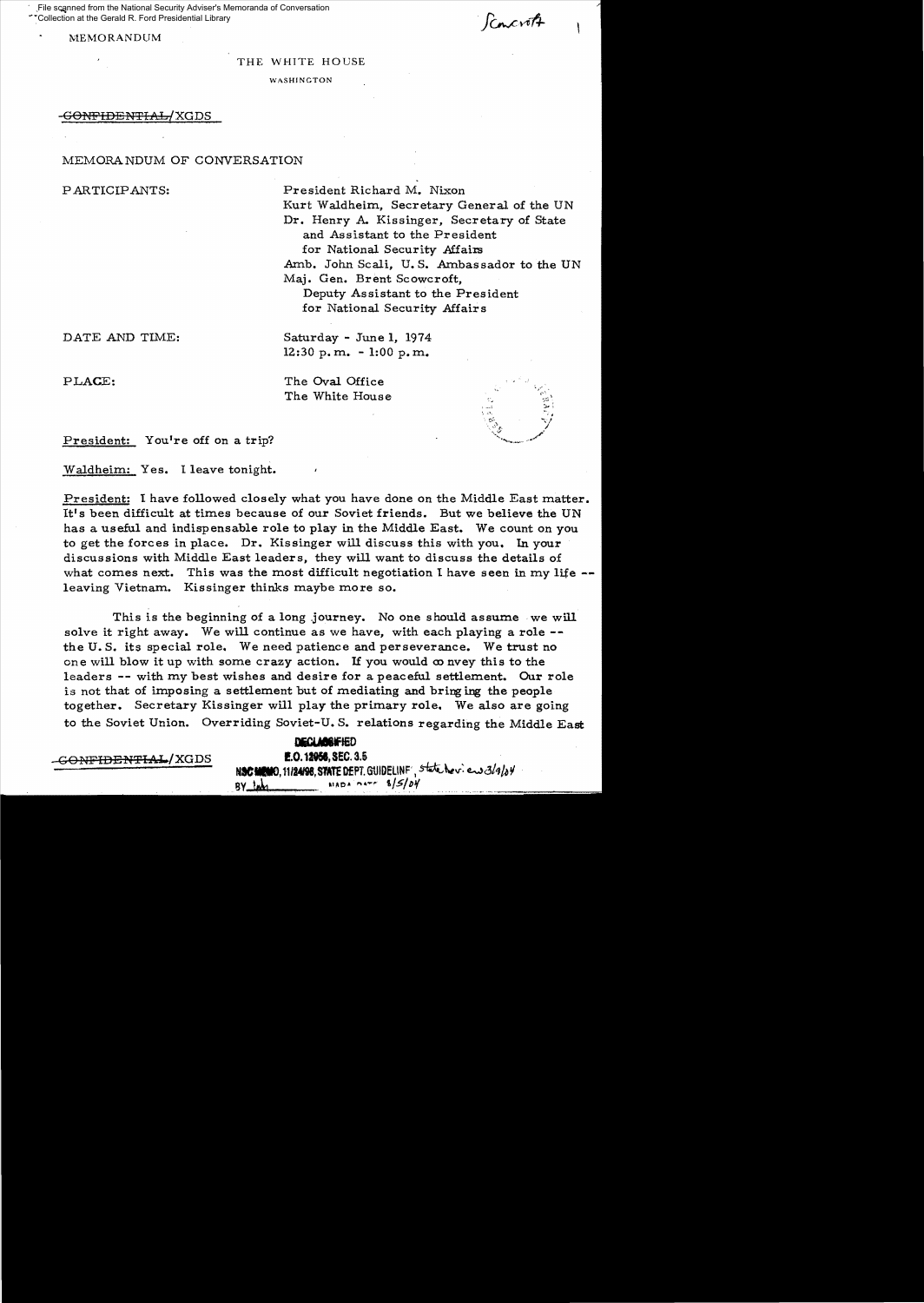## -CONFIDENTIAL/XGDS 2.

is that whatever our differences in the Middle East -- this was proved in the UN -- it cannot draw us into conflict. To put it another way, I summarized publicly -- there will be no Middle East peace unless we are both for it. There can't be if the Soviet Union is actively against it. These countries are now looking more to the U. S. If the Soviet Union decided to torpedo the Middle East, it would be difficult. That is why our relations are so important. That is also why the U. S.-Chinese relations are so important.

Didn't Kissinger do a great job?

Waldheim: The whole UN is pleased.

Scali: It was, but you would have thought Gromyko did it.

Kissinger: That hurts them with the Arabs.

President: I don't want publicly to say we did it all to keep the Soviets out. Everybody knows it, but publicly we don't freeze them out.

Waldheim: Everybody knows. But it is important that tactically Dr. Kissinger gave the impression of Soviet participation. We must keep this great power cooperative. It is very important.

President: Our talks with Brezhnev are very frank and blunt, but friendly. We don't want to embarrass them. We want at least their reluctant acquiescence. Henry knows, I sent three reassuring messages to Brezhnev and told Dobrynin we don't want to go down the October road again -- that was too close.

Waldheim: We are interested in complementing what you and Kissinger are Ching. It is not realistic to think that all problems can be solved in New York. Many complain about the Great Power role; I say they used to complain when the Great Powers weren't engaged. We must all work together, we with our role and you with yours. I appreciated Secretary Kissinger keeping me informed so I could dampen the criticism.

President: Ambassador Scali is in the Cabinet. We will keep you and him informed.

The important point is -- when the UN was formed there was a view among the naive that the UN could solve all the world's problems. It does solve many, and there are many unknown ones which could erupt into brush-fire wars. When the Great Powers' interests are involved it is hard for the UN to take over a dispute. But anytime the UN can handle a problem, we welcome it.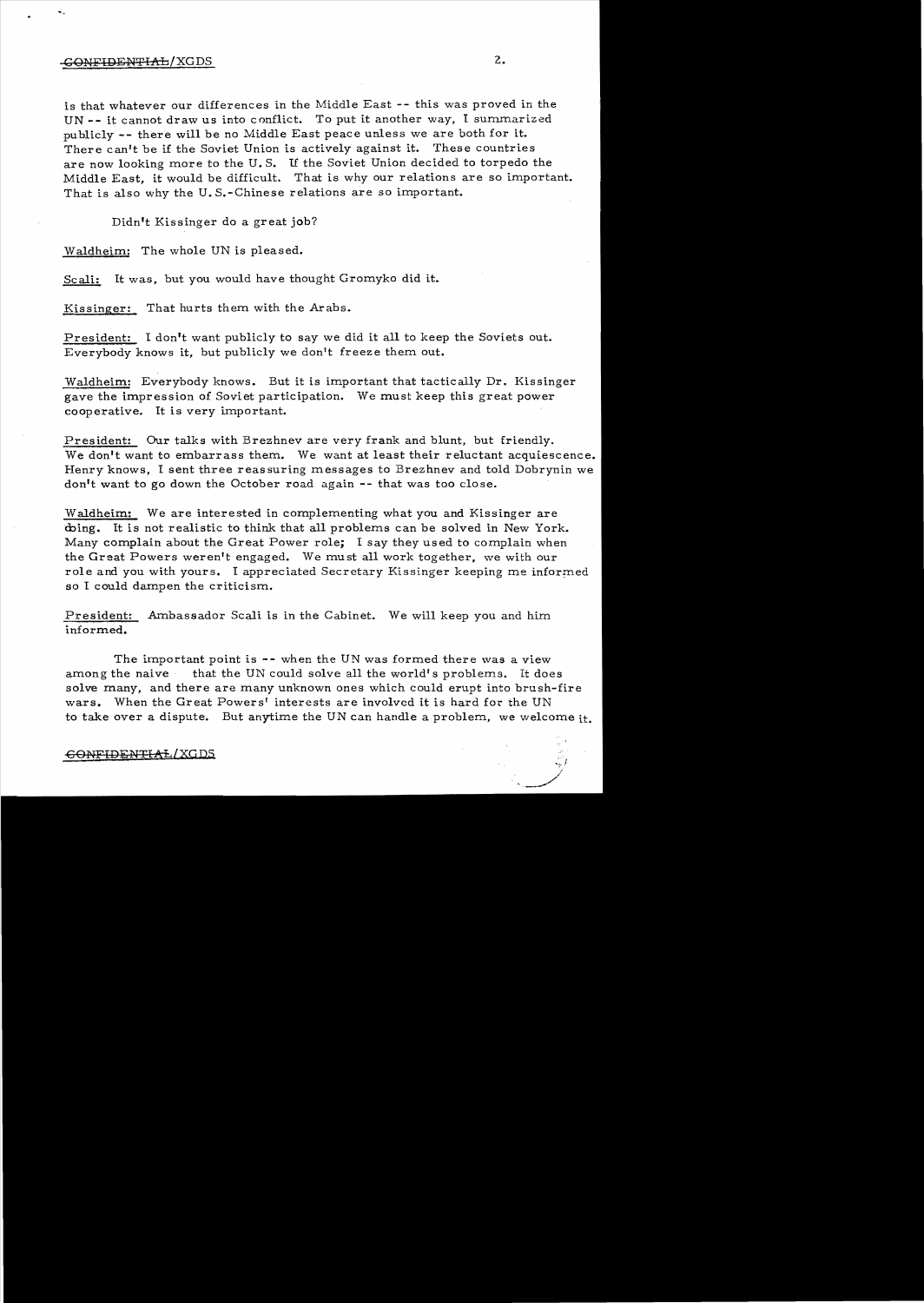### -G ON FIDENTIAL / XGDS 3.

,  $\sim$ 

Kissinger: We are in closest touch with the Secretary-General. We kept him informed. We believe in the closest cooperation.

Waldheim: I couldn't agree more. There are so many problems that we need cooperation, and without American cooperation, we won't have a chance.

President: What matters is what works -- if it is right. Anything which works to avoid confrontations we should try.

Waldheim: Yes. I try to tell my people that. Success is what counts.

Let me raise the matter of assistance to developing countries. There was an unfortunate incident at the Special Session. Your proposal arrived the 1 ast day. I would be gratified if we could count on your support. The North-South confrontation will be the big future problem. I am most unhappy about what happened in the General Assembly.

It is the steamrolling of things which can't work because the countries that have to implement it don<sup>1</sup>t support it. It is better to be more moderate and get something through. But some of these people have a different way of thinking. The U.S. can help if it cooperates -- wither multi or bilaterally.

Scali: The Secretary-General is aware that bilateral aid counts as much as multilateral aid.

President: We need both. We are urging the Japanese to do more. They may prefer bilaterally. We use both. In some cases bilateral is better -- it is preferred by the recipient and by Congress sometimes.

Waldheim: I appreciate this. Our role is a coordinating one. In the Sahel we did this. The wheat said "sent by the U.S., " which is fine, but we have to coordinate the distribution. This is our important role.

Are you going to the Middle East?

President: I am considering it. We will let you know.

Waldheim: I am happy that Kissinger succeeded. It makes my job easier.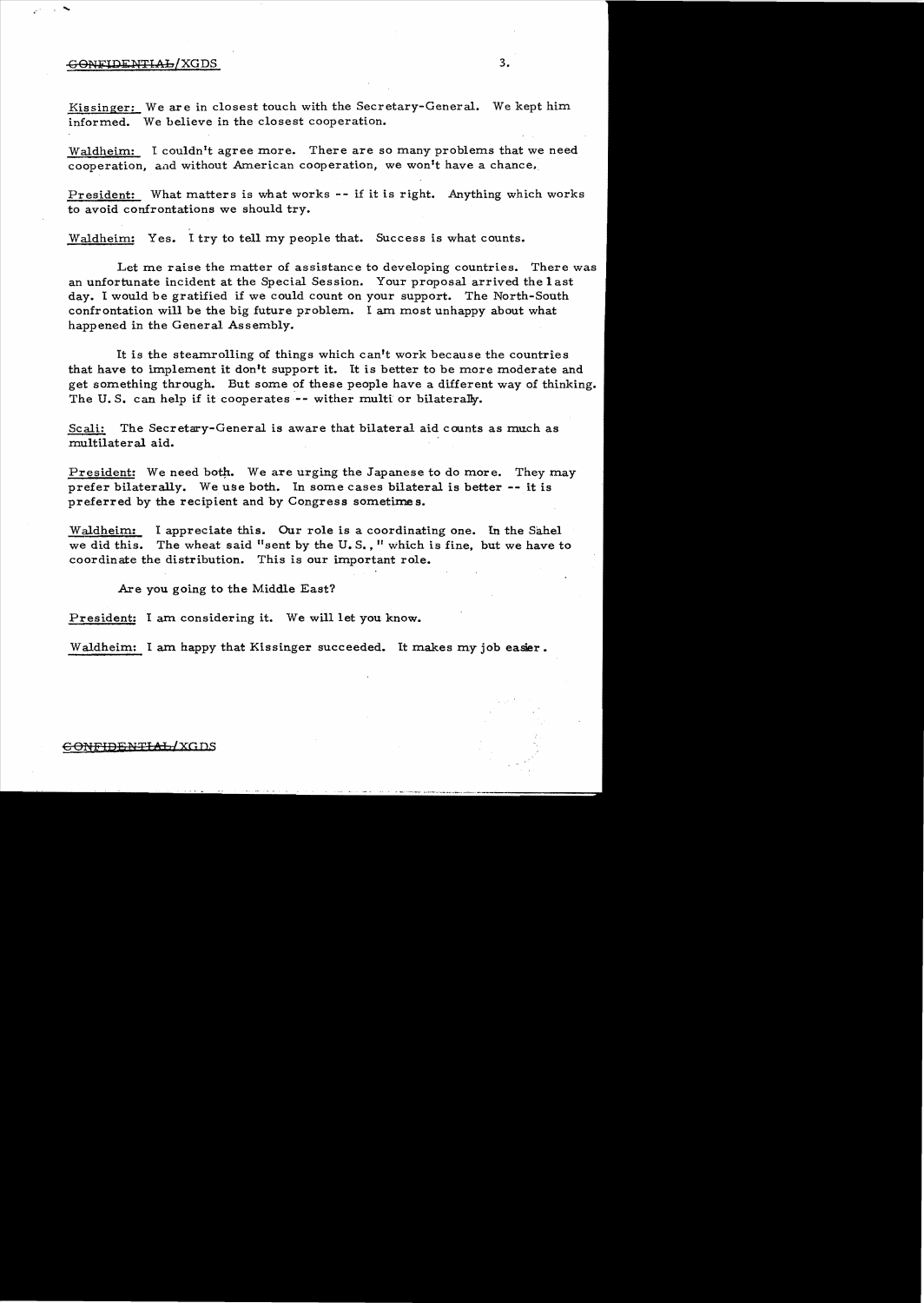Pres/Waldhim/K/Scali

l'Offer au Tip P 81 avril follement le lessely what you have dre on Md motte Brandy at. in ME. Cont so gut of fate in place - Marth drawis cut you. Junepon domini w/ ME buches they will want to change details publi counter water this was mot dif ingotite som son tom lip Maning VI : Kthat shouldn't import of Sun an - entant bond " "<br>Flors is logo - I day form ; To on arry. We will within a serve have worklach plunping et role = = US et spread-wh = velaire petition appearance Me trust un cross une will blow it my cul sure conservation. If you would envir lant of ringing a settlement but function cernations au chef in ME - francs Kut another comp I summeringed publicly there will be the MKE peace fundres and for it + if su actively against it down

E.O. 12058, SEC. 3.5 NSC MEMO, 11/24/98, STATE DEPT. GUIDELINES, State Review 3/9/04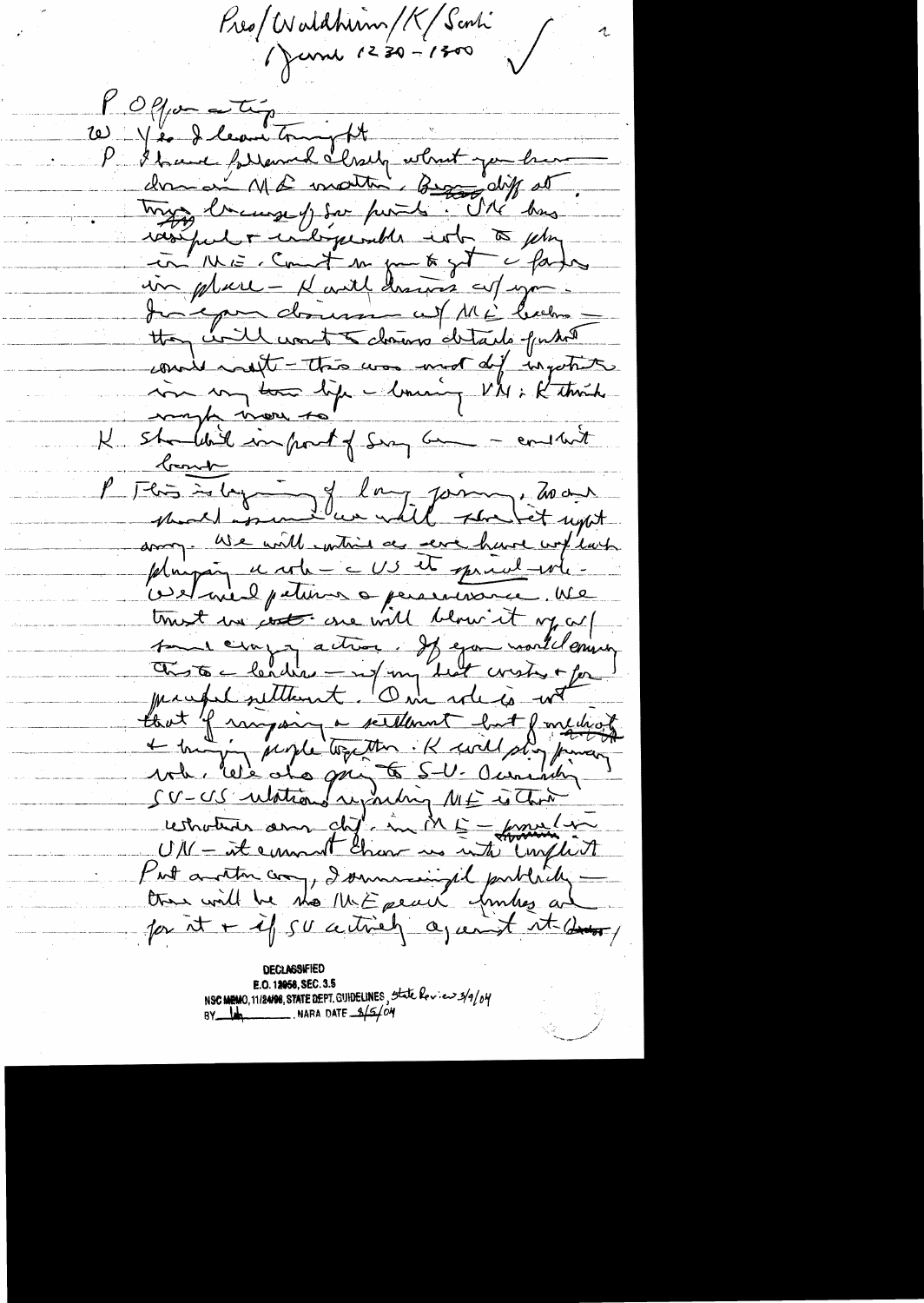Don't mean they are for it, These countries unt looking mode à M. J. Sudentil Torgethe ME! It eventd he lig. That why au Matin somptant That also um De la K de peut pob? Scali It use, but journal hun thought That musto them we / ands I Jost ment publick to day we did it all to SV ont-empirely kunsbut portants Everybody knows- But important trait <u>لىك</u> mon népelet Or of trums, I don't 3 reasoning wise to Buy + Get Weby + we don't ment to dis down O I contequent - that to clear  $\sqrt{2}$ We write til in complementy what you + K dring - Unt unklike to think all posts about a Profes Sea grater north compris GPs credit employed - we must all week to gether, we allow when you + him informal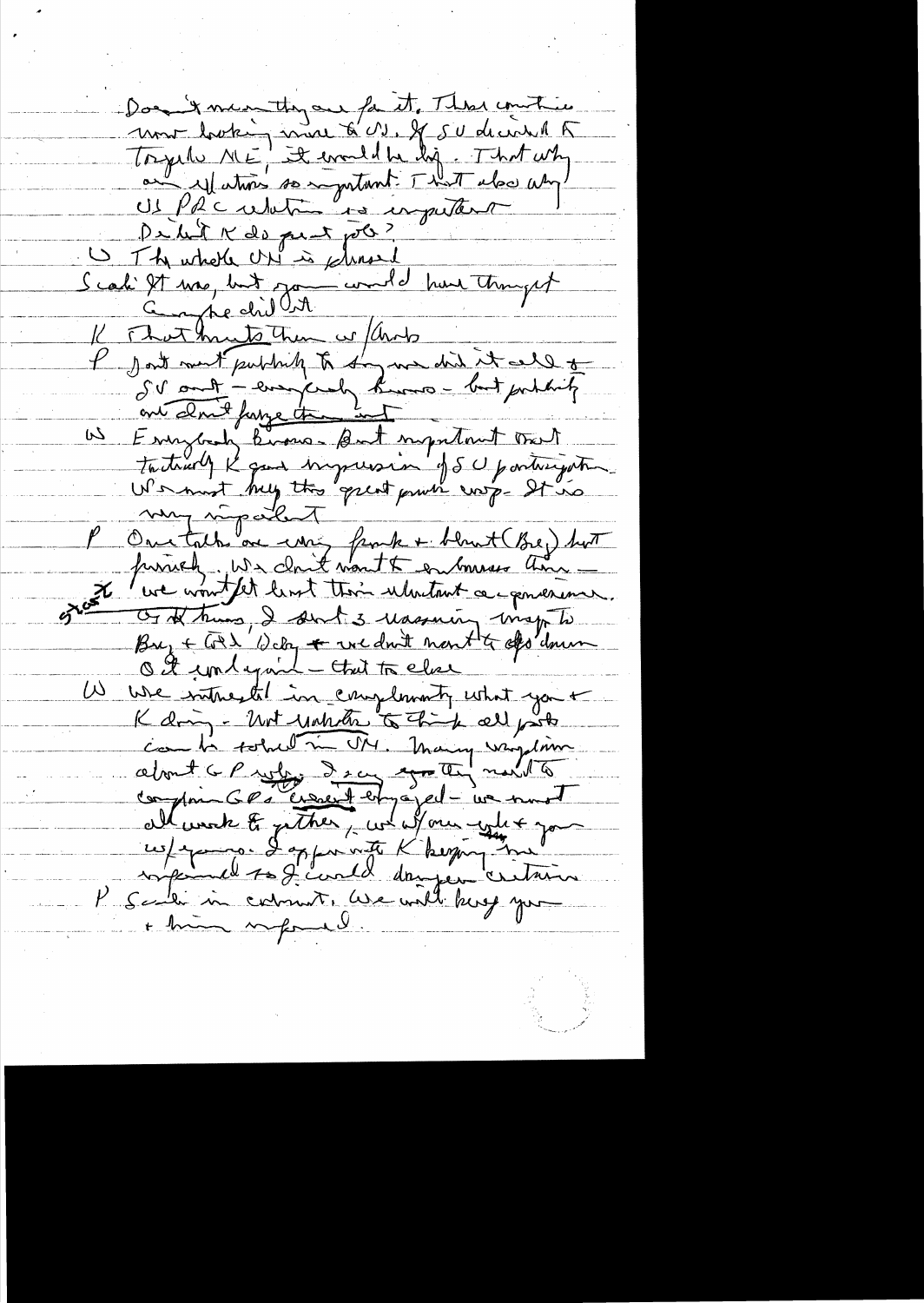Loyatout part is - when VN found a soon The ollentile prob. It does a for mon t are mind in hard for UNTo this am dragente But on the M' can huille a problement ti inder K cole me in struct touch w/ Say Gran. We<br>Boyt time night with long. That long. P What nether what works - if it is report.<br>Comptain which werks & assist compartations we rendtin Yes. It tell my people that chancers is assistance to day of the work proposal animals and that the part which is the sum program seg port. forther to a more wanter pet purthing them But some of these page baie de man of thinking of en as minute-1° ve madhorh. We inging Japon they have